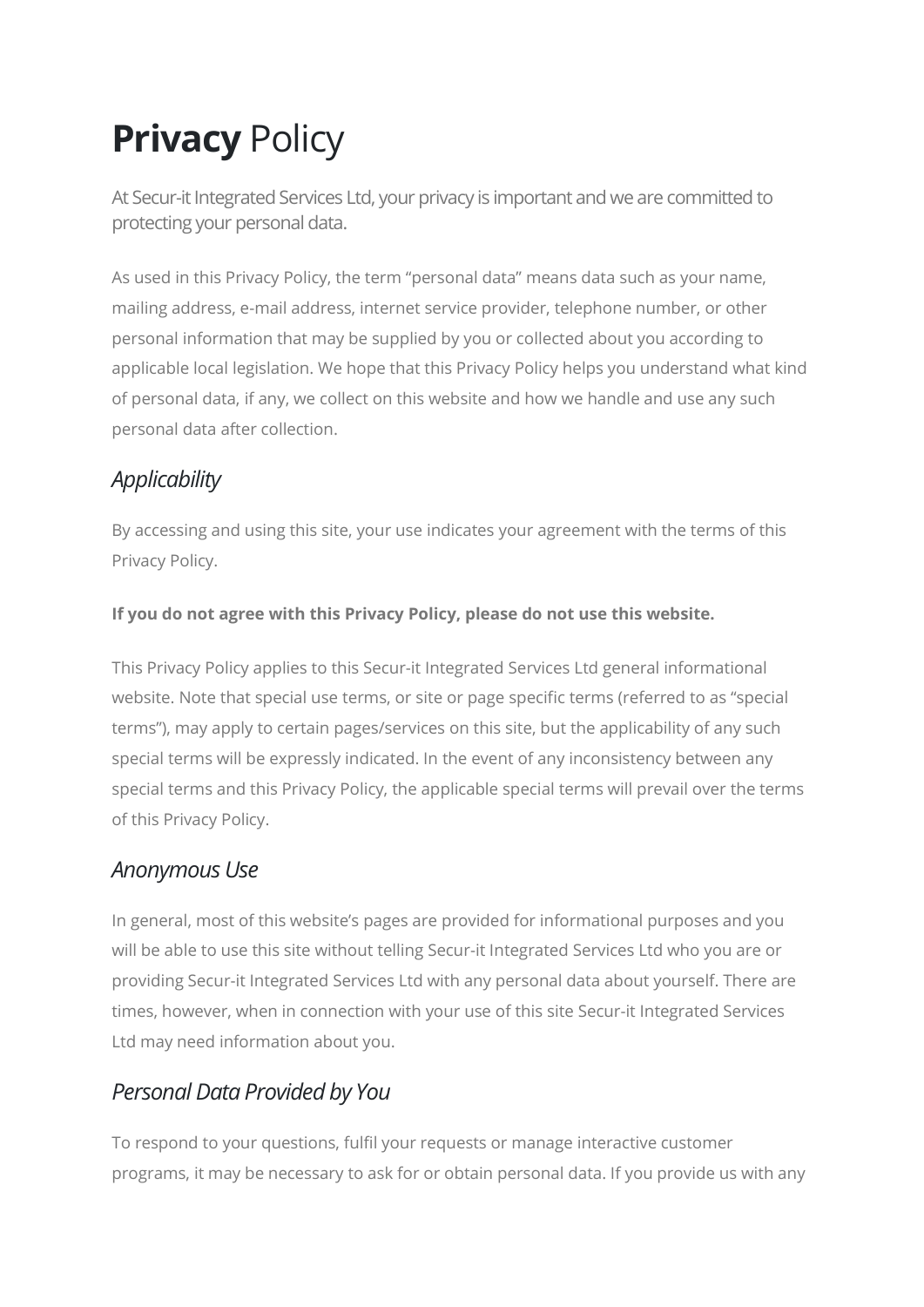personal data, we may use it to respond to your requests, customize your user experience with us, determine your satisfaction with Secur-it Integrated Services Ltd products or services or contact you via mail, e-mail, mobile message or phone, or, per local law, contact you via the aforementioned channels to inform you of new products, services or promotions we may offer. By providing information to Secur-it Integrated Services Ltd through this website, you acknowledge and consent to the collection, use and disclosure of personally identifying information of the type and for the limited purposes described in this Privacy Policy.

You expressly accept and give your consent that personal data provided by you and obtained in connection with your use of this site may be transferred, if permitted by applicable local legislation, across international borders to server locations supporting this site (including but not limited to transfers from those locations back to the country of your location) for operating and developing this website, including transfers to Secur-it Integrated Services Ltd subcontractors or agents, as mentioned below, who perform tasks related to this site, or Secur-it Integrated Services Ltd services, or for the purposes of storing the data in relevant databases, which may be located in the UK or in any other country where Securit Integrated Services Ltd has operations.

Secur-it Integrated Services Ltd sub-processors are:

- Microsoft Office 365
- **Sureview Systems**
- Initsys
- Third-party installation engineers (contact data only)

If you place an order for a product, request a service or submit content to this site, we may need to contact you for additional information required to process or fulfill your order or request. Unless compelled by applicable law or administrative or judicial order, we will not provide this information to a third party without your permission, except as necessary to process your order, fulfill your requests, manage interactive customer programs or, if you are a corporate user, enable administration of access and usage of this site by authorized personnel in your organization. If allowed by applicable local legislation, Secur-it Integrated Services Ltd may also exchange information between Secur-it Integrated Services Ltd's affiliated companies for the purposes mentioned in this Privacy Policy.